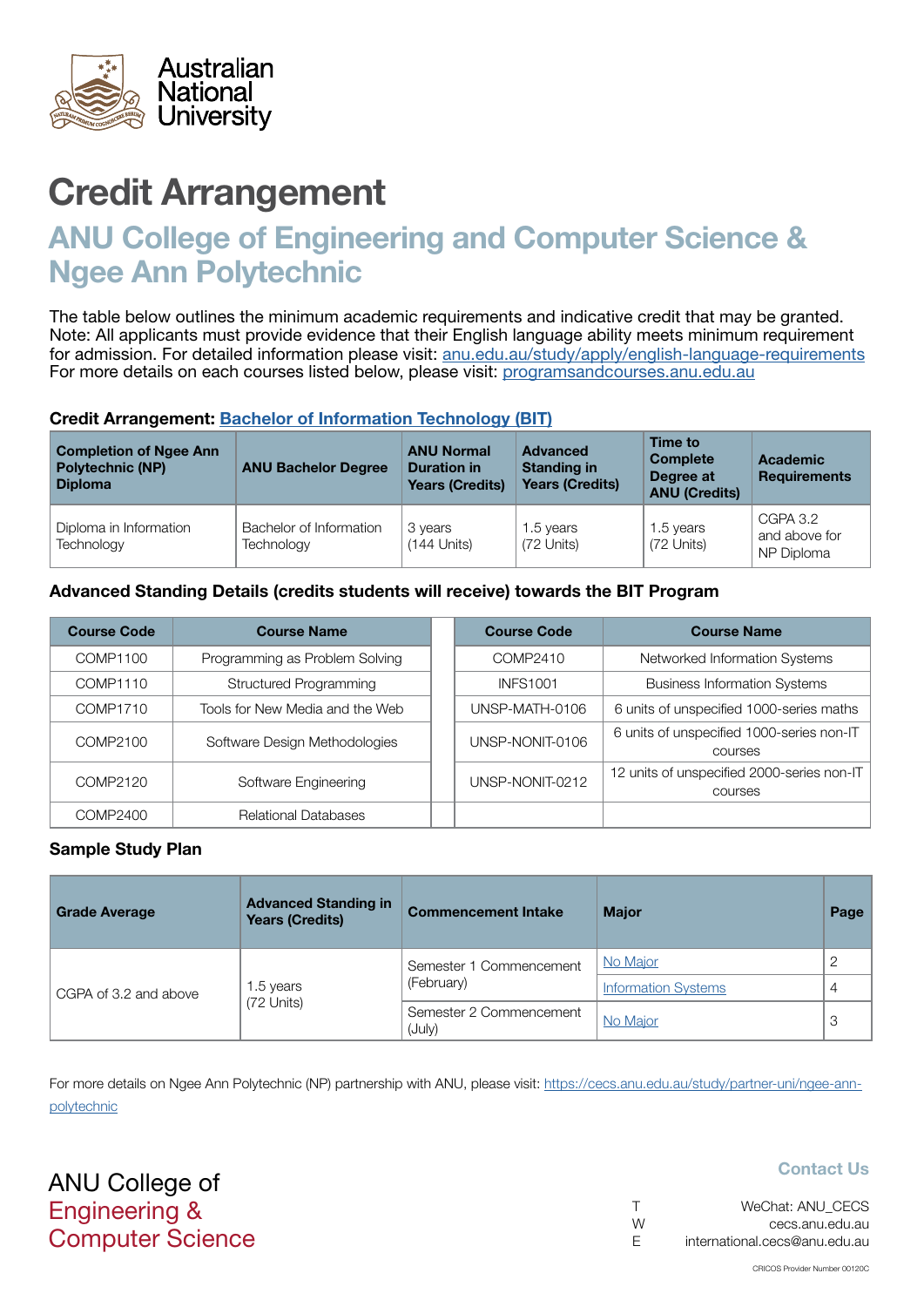<span id="page-1-0"></span>

## ANU College of Engineering and Computer Science & Ngee Ann Polytechnic

The table below outlines the minimum academic requirements and indicative credit that may be granted. Note: All applicants must provide evidence that their English language ability meets minimum requirement for admission. For detailed information please visit: [anu.edu.au/study/apply/english-language-requirements](http://anu.edu.au/study/apply/english-language-requirements)

### Credit Arrangement: [Bachelor of](http://programsandcourses.anu.edu.au/program/BIT) Information Technology (BIT)

| <b>Completion of Ngee Ann</b><br><b>Polytechnic (NP)</b><br><b>Diploma</b> | <b>ANU Bachelor Degree</b>            | <b>ANU Normal</b><br><b>Duration in</b><br><b>Years (Credits)</b> | <b>Advanced</b><br><b>Standing in</b><br><b>Years (Credits)</b> | Time to<br><b>Complete</b><br>Degree at ANU<br>(Credits) | Academic<br><b>Requirements</b>         |
|----------------------------------------------------------------------------|---------------------------------------|-------------------------------------------------------------------|-----------------------------------------------------------------|----------------------------------------------------------|-----------------------------------------|
| Diploma in Information<br>Technology                                       | Bachelor of Information<br>Technology | 3 years<br>$(144$ Units)                                          | 1.5 years<br>(72 Units)                                         | 1.5 years<br>(72 Units)                                  | CGPA 3.2<br>and above for<br>NP Diploma |

### Sample Study Plan: Semester 1 Commencement (February)

#### No major

Students study four courses per semester at ANU. For more details on each courses listed below, please visit: [programsandcourses.anu.edu.au](http://programsandcourses.anu.edu.au/program/BIT)

|                                       | <b>ANU Semester 1 (February)</b>                                                                                                                                                                  | <b>ANU Semester 2 (July)</b>                                                                                              |
|---------------------------------------|---------------------------------------------------------------------------------------------------------------------------------------------------------------------------------------------------|---------------------------------------------------------------------------------------------------------------------------|
| Year 1 at ANU<br>$(48 \text{ units})$ | COMP2300 Computer Organisation and Program<br>Execution<br>COMP2420 Introduction to Data Management,<br>٠<br>Analysis and Security<br>MATH1005 Discrete Mathematical Models<br>Elective (6 units) | COMP1600 Foundations of Computing<br>3000/4000-series IT (6 units)<br>3000/4000-series IT (6 units)<br>Elective (6 units) |
| Year 2 at ANU<br>$(24 \text{ units})$ | 2000/3000/4000-series IT (6 units)<br>3000/4000-series IT (6 units)<br>3000/4000-series IT (6 units)<br>٠<br>Elective (6 units)                                                                   |                                                                                                                           |

NOTE: It is a student's responsibility to ensure the above is correct and satisfies the degree requirements of the program. This is a guide only and is provided to assist students with their enrolment planning. (Last Updated: March 2018)

For more details on Ngee Ann Polytechnic (NP) partnership with ANU, please visit: https://cecs.anu.edu.au/study/partner-uni/ngee-annpolytechnic

### ANU College of Engineering & Computer Science

|   | WeChat: ANU CECS              |
|---|-------------------------------|
| W | cecs.anu.edu.au               |
| E | international.cecs@anu.edu.au |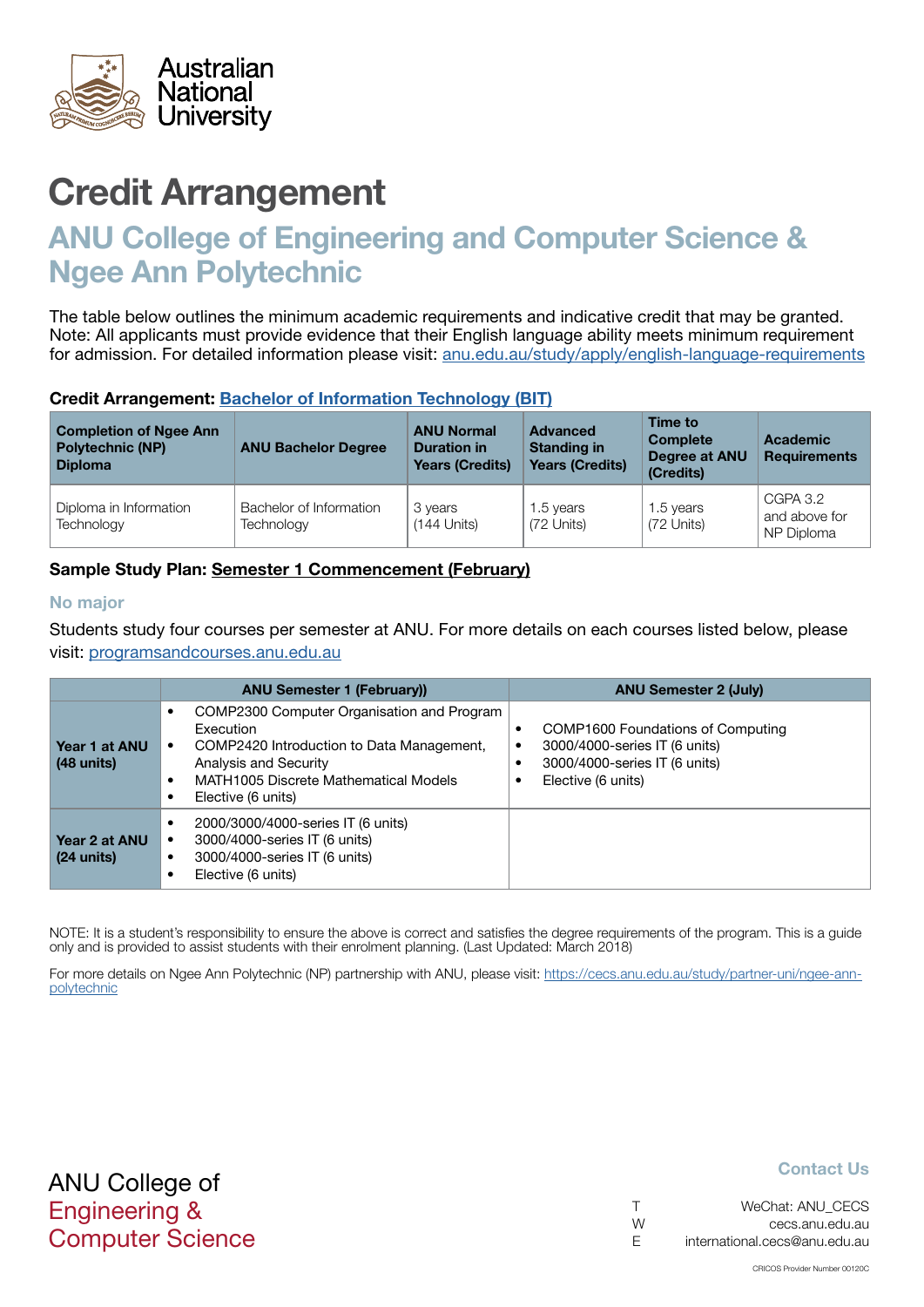<span id="page-2-0"></span>

## ANU College of Engineering and Computer Science & Ngee Ann Polytechnic

The table below outlines the minimum academic requirements and indicative credit that may be granted. Note: All applicants must provide evidence that their English language ability meets minimum requirement for admission. For detailed information please visit: [anu.edu.au/study/apply/english-language-requirements](http://anu.edu.au/study/apply/english-language-requirements)

### Credit Arrangement: [Bachelor of](http://programsandcourses.anu.edu.au/program/BIT) Information Technology (BIT)

| <b>Completion of Ngee Ann</b><br><b>Polytechnic (NP)</b><br><b>Diploma</b> | <b>ANU Bachelor Degree</b>            | <b>ANU Normal</b><br><b>Duration in Years</b><br>(Credits) | Advanced<br><b>Standing in</b><br><b>Years (Credits)</b> | Time to<br><b>Complete</b><br>Degree at ANU<br>(Credits) | <b>Academic</b><br><b>Requirements</b>  |
|----------------------------------------------------------------------------|---------------------------------------|------------------------------------------------------------|----------------------------------------------------------|----------------------------------------------------------|-----------------------------------------|
| Diploma in Information<br>Technology                                       | Bachelor of Information<br>Technology | 3 years<br>$(144$ Units)                                   | 1.5 years<br>(72 Units)                                  | 1.5 years<br>(72 Units)                                  | CGPA 3.2<br>and above for<br>NP Diploma |

### Sample Study Plan: Semester 2 Commencement (July)

#### No major

Students study four courses per semester at ANU. For more details on each courses listed below, please visit: [programsandcourses.anu.edu.au](http://programsandcourses.anu.edu.au/program/BIT)

|                                       | <b>ANU Semester 1 (February))</b>                                                                                                                                                                                                 | <b>ANU Semester 2 (July)</b>                                                                                                   |
|---------------------------------------|-----------------------------------------------------------------------------------------------------------------------------------------------------------------------------------------------------------------------------------|--------------------------------------------------------------------------------------------------------------------------------|
| Year 1 at ANU<br>$(24 \text{ units})$ |                                                                                                                                                                                                                                   | 2000/3000/4000-series IT (6 units)<br>3000/4000-series IT (6 units)<br>Elective (6 units)<br>Elective (6 units)                |
| Year 2 at ANU<br>$(48$ units)         | COMP2300 Computer Organisation and Program<br>Execution<br>COMP2420 Introduction to Data Management,<br>$\bullet$<br>Analysis and Security<br>MATH1005 Discrete Mathematical Models<br>$\bullet$<br>3000/4000-series IT (6 units) | COMP1600 Foundations of Computing<br>٠<br>3000/4000-series IT (6 units)<br>3000/4000-series IT (6 units)<br>Elective (6 units) |

NOTE: It is a student's responsibility to ensure the above is correct and satisfies the degree requirements of the program. This is a guide only and is provided to assist students with their enrolment planning. (Last Updated: March 2018)

For more details on Ngee Ann Polytechnic (NP) partnership with ANU, please visit: https://cecs.anu.edu.au/study/partner-uni/ngee-annpolytechnic

| $\top$ | WeChat: ANU CECS              |
|--------|-------------------------------|
| W      | cecs.anu.edu.au               |
| E.     | international.cecs@anu.edu.au |